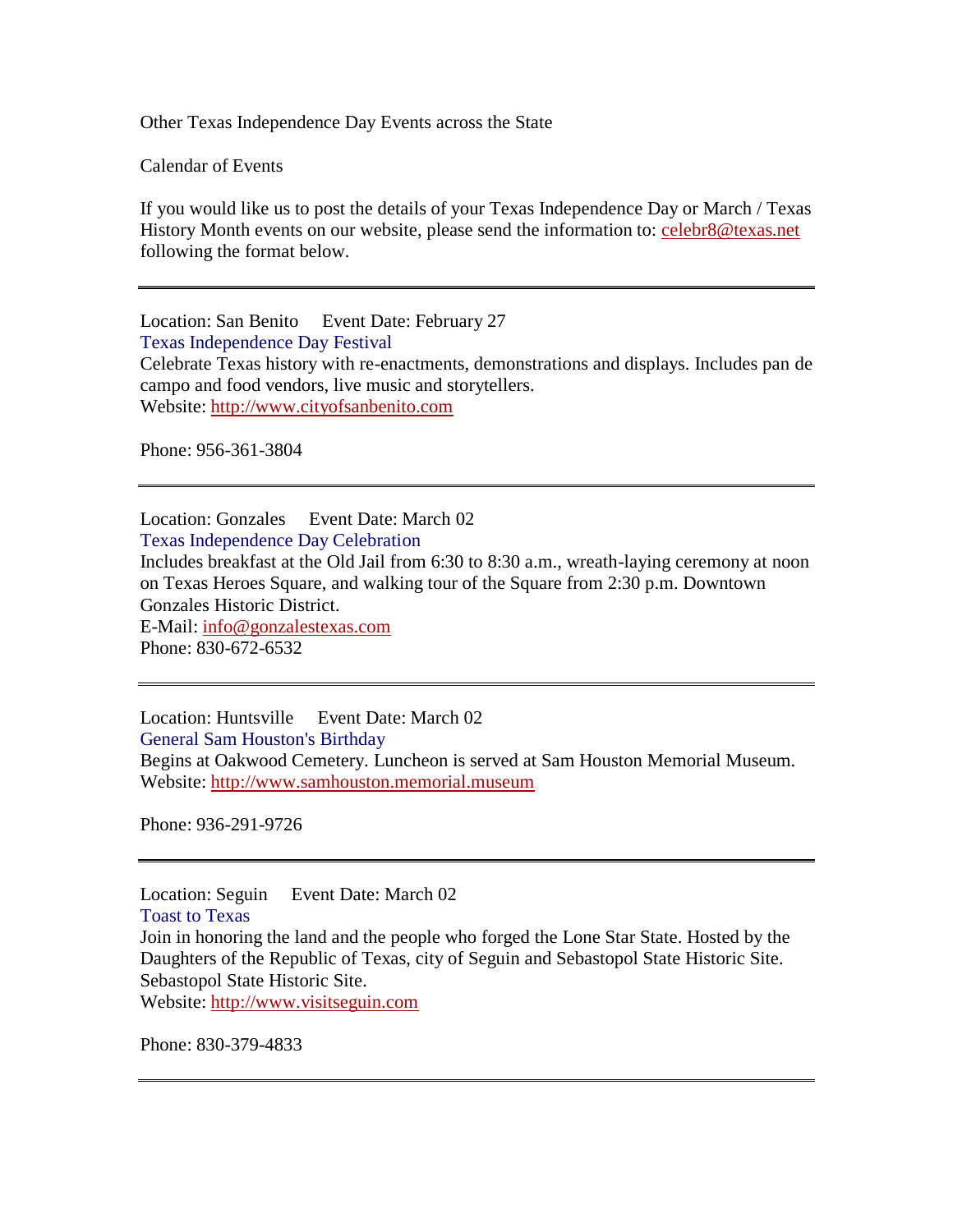Location: Woodville Event Date: March 02 Toast to Texas Independence Salute Texas Independence Day. Includes a toast with pure East Texas spring water. Heritage Village Museum. Website: [http://www.heritage-village.org](http://www.heritage-village.org/)

Phone: 409-283-2272

Location: Canyon Event Date: March 09 Meet Texas Hero William B. Travis Bob Heinonen plays Travis, describing his adventures as the commander of the Alamo. Begins at 7 p.m. Hazlewood Lecture Hall, Panhandle-Plains Historical Museum. Website: [http://www.panhandleplains.org](http://www.panhandleplains.org/)

Phone: 806-651-2244

Location: Woodville Event Date: March 02 Toast to Texas Independence Salute Texas Independence Day. Includes a toast with pure East Texas spring water. Heritage Village Museum. Website: [http://www.heritage-village.org](http://www.heritage-village.org/)

Phone: 409-283-2272

Location: Luckenbach Event Date: March 06 Texas Independence Day Celebration 412 Luckenbach Town Loop

Website: [http://www.luckenbachtexas.com](http://www.luckenbachtexas.com/)

Phone: 830-997-3224

Location: Washington-on-the-Brazos SHS Event Date: February 27–28, 2010 Texas Independence Day Celebration

Free, two-day historic event celebrating the 174th anniversary of Texas Independence. Visit Independence Hall and hear the story of the 1836 Convention. Also visit Barrington Living History Farm, the recreated 1850s farm of Dr. Anson Jones, last President of the Republic of Texas where costumed interpreters tell the story of life on a mid 19th century cotton farm. The Star of the Republic Museum, which focuses on the times of the Republic of Texas, will also be open during this important weekend. Enjoy the work of various artisans demonstrating their crafts, and on Sunday, enjoy a slice of our Texassized birthday cake. Accessible for the mobility and visually impaired. 10 AM-5 PM